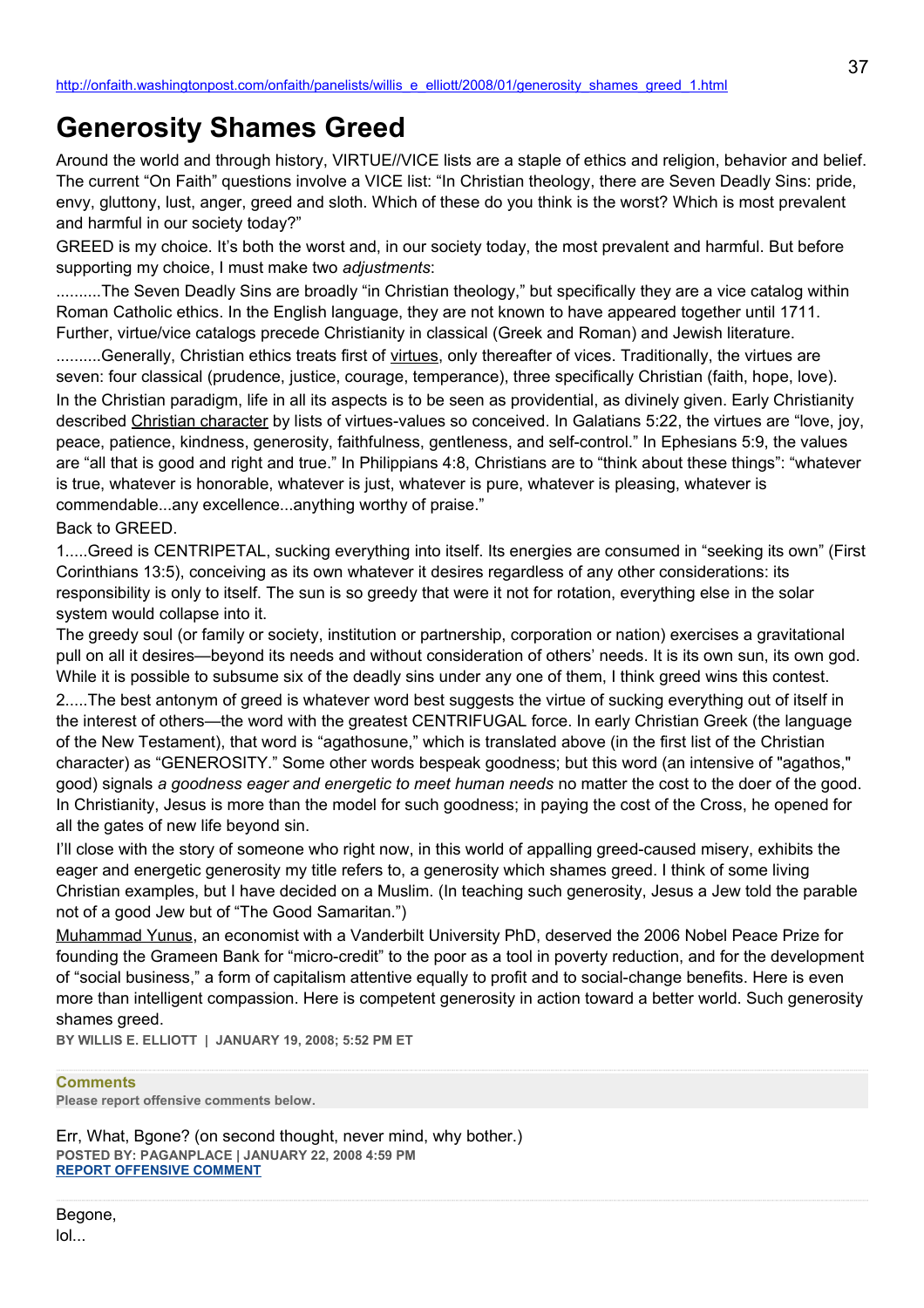DEFEATED BY LOVE The sky was lit by the splendor of the moon So powerful I fell to the ground Your love has made me sure I am ready to forsake this worldly life and surrender to the magnificence of your Being - Rumi **POSTED BY: TERRA GAZELLE | JANUARY 22, 2008 3:58 PM**

**[REPORT OFFENSIVE COMMENT](mailto:blogs@washingtonpost.com?subject=On%20Faith%20Panelists%20Blog%20%20%7C%20%20Terra%20Gazelle%20%20%7C%20%20Generosity%20Shames%20Greed%20%20%7C%20%202235290&body=%0D%0D%0D%0D%0D================%0D?__mode=view%26_type=comment%26id=2235290%26blog_id=618)**

#### Terra Gazelle:

"By the light---of the silvery moon---with my money I'll spoon---

(((((NOT MONEY YOU IDIOT---HONEY)))))

"Honey moon---keep a shinin' in June---we'll be playin' love's tune---swoon swoon---forgot the words---hum hum---hum hum

"Don't let the stars get in your eyes---don't let the moon break your heart---love blooms at night---in daylight it dies---

**POSTED BY: BGONE | JANUARY 22, 2008 1:31 PM [REPORT OFFENSIVE COMMENT](mailto:blogs@washingtonpost.com?subject=On%20Faith%20Panelists%20Blog%20%20%7C%20%20BGone%20%20%7C%20%20Generosity%20Shames%20Greed%20%20%7C%20%202234555&body=%0D%0D%0D%0D%0D================%0D?__mode=view%26_type=comment%26id=2234555%26blog_id=618)**

Terra: that was lovely ;-) Paganplace: I once ran for a law school office with the slogan "The less seriously I take myself, the more seriously I can take the job." I won. ;-) **POSTED BY: JOET | JANUARY 22, 2008 1:19 PM [REPORT OFFENSIVE COMMENT](mailto:blogs@washingtonpost.com?subject=On%20Faith%20Panelists%20Blog%20%20%7C%20%20Joet%20%20%7C%20%20Generosity%20Shames%20Greed%20%20%7C%20%202234504&body=%0D%0D%0D%0D%0D================%0D?__mode=view%26_type=comment%26id=2234504%26blog_id=618)**

Joet,

I have just come in from my Full Moon rite, so I am filled with a happiness about the universe. lol. Tonight reminds me of something I wrote...

Wisteria Spirit

I weave my life through spirit, as the Wisteria weaves through the trees…

Climbing the heights to the sun, to blossom in the breeze.

I will twine my soul within the white fingers of the roots

And I will live in the knowledge that I am one within the spring shoots.

That is being Pagan.

terra

 $\sim$  $\sim$  $\sim$  $\sim$ 

**POSTED BY: TERRA GAZELLE | JANUARY 22, 2008 1:39 AM [REPORT OFFENSIVE COMMENT](mailto:blogs@washingtonpost.com?subject=On%20Faith%20Panelists%20Blog%20%20%7C%20%20Terra%20Gazelle%20%20%7C%20%20Generosity%20Shames%20Greed%20%20%7C%20%202230841&body=%0D%0D%0D%0D%0D================%0D?__mode=view%26_type=comment%26id=2230841%26blog_id=618)**

### " JoeT:

"paganplace: I feel so much better now ;-)."

I'm glad. :) Things are liable to get too busy to be dealing with miscommunications and mischaracterizations and misunderstandings. :)

" and for the record, I agree that humility is absolutely a positive virtue having virtually nothing to do with the absence of pride. It is the root of our ability to love, and to accept the love of others."

'Honor and humility' Both involve graciously-accepting gifts and wielding them with all due, umm, power and compassion. :)

(Speaking of Catholic upbringing, pardon if I over-exegize Aunty Doreen's poetry: (Well done, though) ...this is by choice in terms of keeping such endeavors as simple as possible: then again, half the sentence the Wiccan Rede is found in is a comment on how brief the rest is: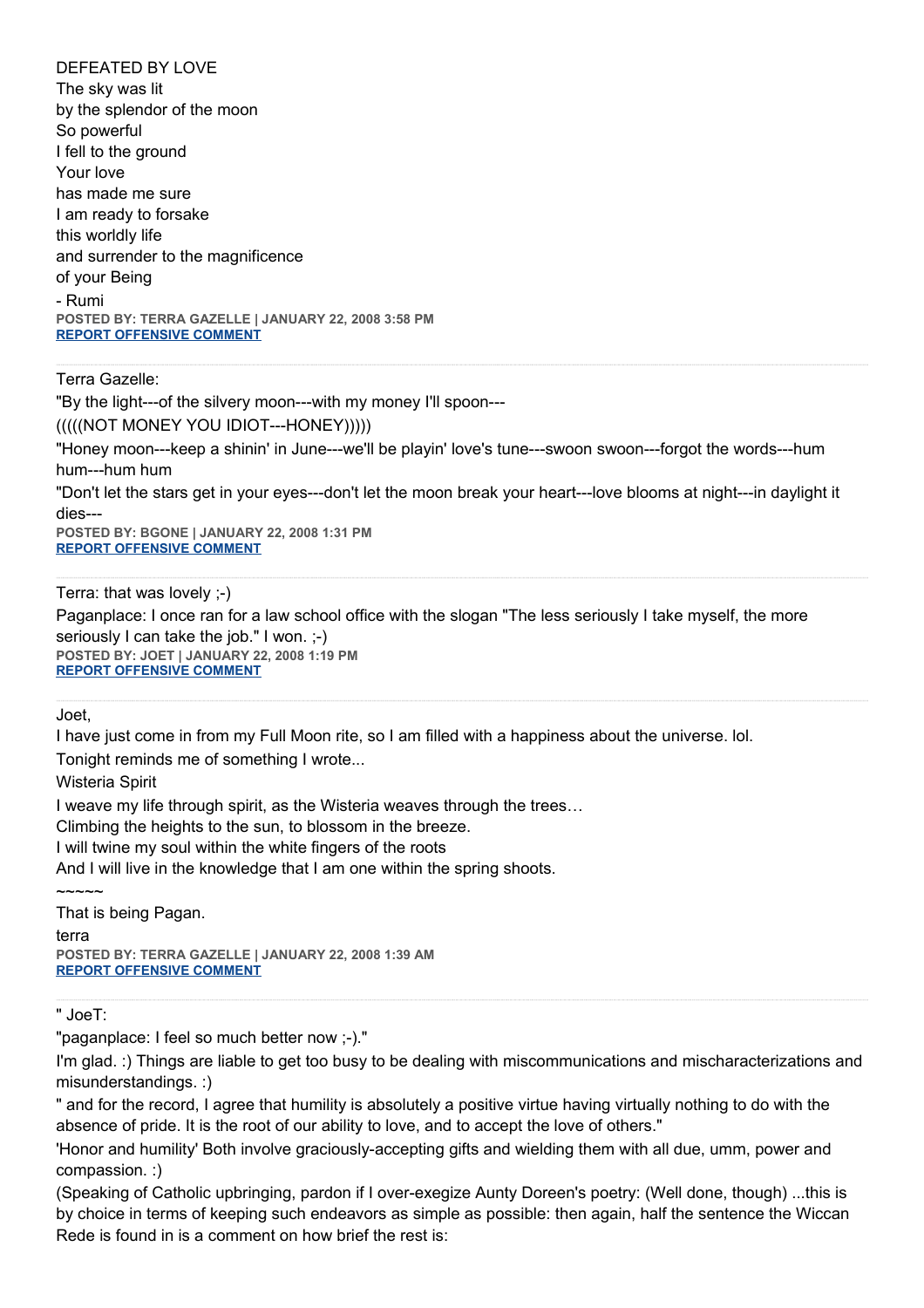"Eight words the Wiccan Rede fulfill: An' it harm none, do what ye will." :) )

Humility can also mean accepting and \*taking real responsibility for\* your personal power, and where you work with something bigger: it can be false pride to figure your ego or mind is even an \*issue\* in a given situation. Frankly, when a lot of Christians speak of 'Pride' as a 'sinful force,' ...while of course saying, 'Only those like me have access to charity and humility... Therefore we should rule...' Well, we Pagans tend to figure, 'Get over yourself.'

**POSTED BY: PAGANPLACE | JANUARY 21, 2008 5:44 PM [REPORT OFFENSIVE COMMENT](mailto:blogs@washingtonpost.com?subject=On%20Faith%20Panelists%20Blog%20%20%7C%20%20Paganplace%20%20%7C%20%20Generosity%20Shames%20Greed%20%20%7C%20%202228089&body=%0D%0D%0D%0D%0D================%0D?__mode=view%26_type=comment%26id=2228089%26blog_id=618)**

Anyway, Reverend, a few points, here.

"I hope you notice that my counter was to say that Christian ethics features VIRTUES—as it were, standing around the warming & illumining fire of God's love, while goblins of vice stand in an outer ring in the dark & the cold—ready to pounce."

Actually, that sounds like the very perspective on the world I would most criticize political Christians insisting upon: the metaphor there is, "There is only this one fire, stay penned up around it... everything outside this glow is 'vice and goblins and dark and cold. Fear others, fear yourself, fear the dark."

Sometimes where you see darkness, I see starlight. But even the shadows are of the Goddess.

" Better still, Christian ethics is fundamentally relational, not prescriptive; & specifying good/bad behavior corrupts the Faith (1) by reducing it from loving relationships (as Jesus says, with God/others/self) to mere rules to follow;"

It's funny, cause it seems to me that you've called yourself morally-superior all this time \*for\* relying on a proscriptive/prescriptive morality... as opposed to Pagan relational ethics, usually denounced as 'moral relativism.'

Am I to expect you'll help out when people are trying to reduce my loving same-sex relationship to a mere 'violation of rules to follow?':)

" & (2) by deluding believers into thinking they are capable of becoming good in God's sight (notice the good guy's list of good deeds in Jesus' ironic parable of "The Pharisee and the publican" [Luke 18:9-14]). / Amen to what you say of "lust"—which in German ("Lust") means pleasure, joy, delight (as "lust" means in its earliest English usage, 1607)"; & is only secondarily negative."

This derivation doesn't seem to be the connotation with which the word is used in English: surely Pagans see pleasure, joy and delight as good things from the Gods... \*sacred\* in a loving context, and not to be defiled with negative connotations.

" While the Bible is big on joy, its wary of physical-sensuous pleasure, in reaction against the hedonism of the cultures of its birth"

The... \*accused\* hedonism: actually Victorian Christian use of the 'Fall of Rome' for a morality play has really given the ancient civilizations a bad rap on this count: you'd think everyone was a Nero or Caligula, which just wasn't the case... some of the more lurid travelogues and political/religious propaganda of the time had a way of sensationalizing and misconstruing a lot of stuff... if not passing off wild rumor as firsthand accounts. (not to paint too rosy a picture of things, either, but that's rarely a concern in places like this.)

If the cultures involved were so 'hedonistic,' then accusing them of excessive 'hedonism' wouldn't have gotten much play among the would-be converts, would it?

" This wariness became excessive as a generalized suspicion of sex, resulting in the warped notion that anti-sex (anti-masturbation, celibacy) is more "spiritual." "

Well, celibacy as a spiritual practice has some precedent... definitely it wasn't meant to make everyone in the world 'sinners' in those contexts: it was a focus of energy on spiritual practices. Definitely it became twisted into sexual self-loathing on a massive scale.

"You seem capable of spinning out pathologies from this warpage."

Oh, Gods, don't get me started. I've seen more than I care to remember of the pathologies that spin out of Christian sexual repression. A few really do say, 'So Long, And Thanks For All The Fetishes,' (more often without the 'So Long,' come to think of it,) ..but a lot of the shame-and-sin-and-spank is just considered \*normal\* that, well, forget about it.

"Sorry your Christian education did not correct for it. / If it had, you might still be a Christian."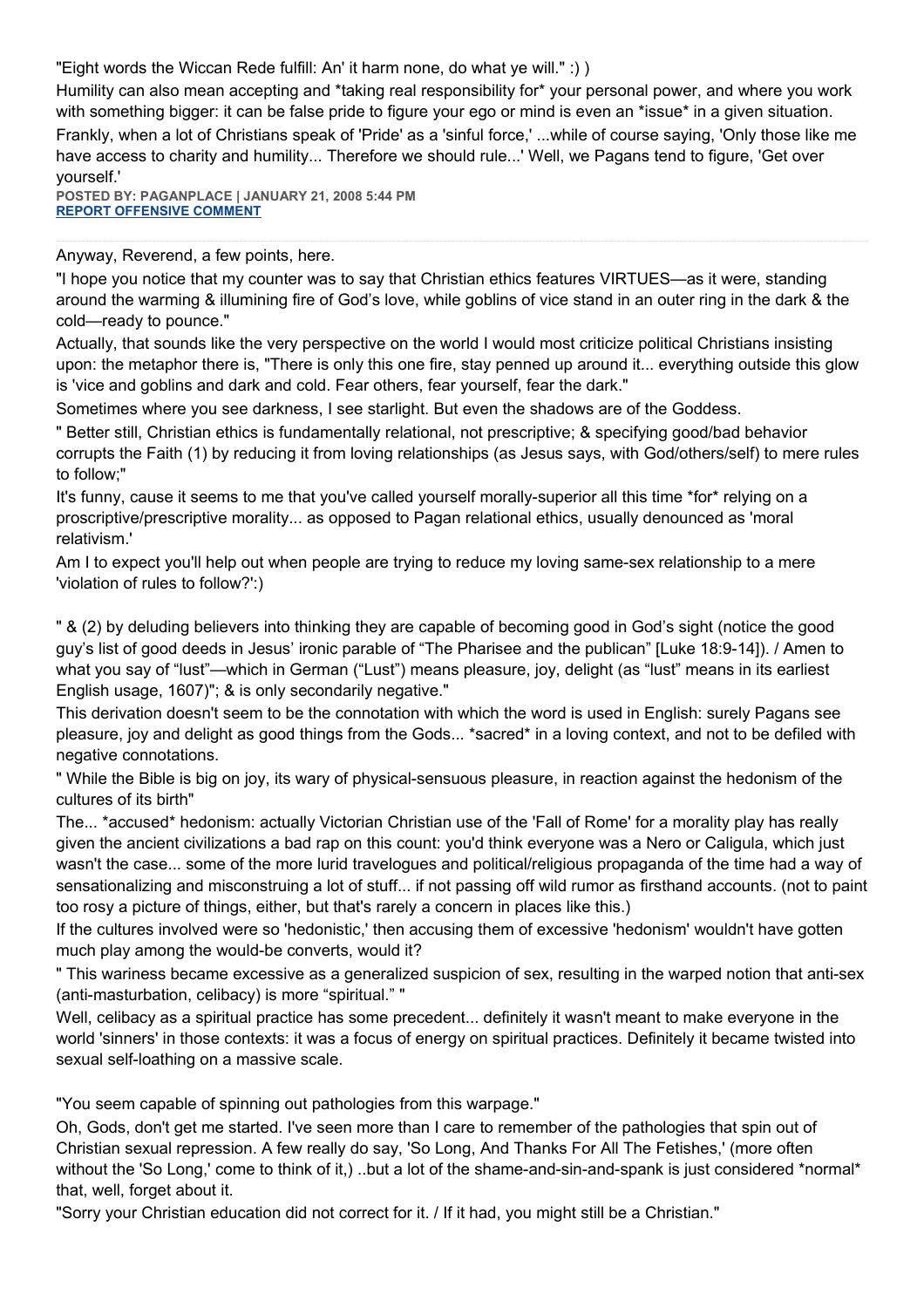Speaking of hubris: you really think the likes of you have that much power, that if only someone like you says the right things, the universe is how you say?

No, my Christian education taught me what to respect about the Christian religions, and, exhaustively, where they go wrong, even in terms of their nobler ambitions, but there'd be no reconciling being born with memories of other lives and my own experience of the Gods, even under ideal conditions. I even gave it a fair shake, but, no, it just wouldn't have been enough, whatever someone did.

Personally, I think that's a recurring Christian hubris... that faith can be destroyed or enforced through control of words. Even your idea that you can suppress Paganism or destroy our connection to the Gods. You can hurt people, you can burn books, you can try and beat into people whatever you darn well please.. You can even make people afraid to look for themselves at the world and our consciousness...

But you can't take away our Gods, and it'd vanity to think anyone would or could take yours away.

You rely on a book, and books can be destroyed, or twisted in time. You fear your life hangs on it, and you cling inappropriately, until your fear drives you to aggression.

You needn't.

Pagans say that the world ain't like your book says, but neither do we say you're hosed forever if you believe the 'wrong' thing.

But you tend to get people hurt, and that may be spoken of.

" / Yes to your poem against despair. Shakespeare's Portia spoke of "the quality of mercy." "

I used to say that was my favorite part of the Bible: "The quality of Mercy is not strained: It droppeth as the gentle rain from Heaven." ...until I found out the Christian who claimed it was misattributing Shakespeare. :) Not strained. Not conditional... Don't 'give till it hurts,' ...Give till it \*doesn't.\* :)

"The quality of despair is determined by what the despair is of. In Christian perspective, despair is healthy when it is of anything other than what America's founders like to call "Providence" (i.e., God's benevolent intention for humanity.)"

Despair has no 'quality' like that. If you preach despair about the goodness in humanity, you preach despair... even of 'Providence.' ...this Deist concept you try and appropriate to evangelical Christianity probably makes more sense to Pagans than it ever did to you, anyway.

Goes back to that idea anyone you meet might be Gods in disguise, or agents of the Gods, however unaware. Maybe you think it's 'healthy' to despair of the promise of America and freedom... to believe and teach that the world is full of 'goblins of sin' outside the circle of the ritual fire of your mental conception of your religion... "All waste is kin to all despair."

There's a lot of 'world' ..and a lot of human grace and talent you take pains to suppress, ...just going to waste over fear of your 'goblins of sin' ... and you don't have to burn down the forest with the 'fire of God' to escape fear or validate your 'healthy despair,' Reverend.

" But any religion that holds out hope can't be all bad."

Hope, isn't a conditional virtue... Hope is in the thing which spurs the \*next breath,\* and smiles at the last. Even in shadows and sun.

Anyone being 'all bad' is off the table in y book, Reverend. I'd more worry about the despair in humanity shown by 'sin-mongers' who want to give up on America and freedom and the goodness in people, but rather defame and demonize others \*as\* all-bad.

Meanwhile 'spending the meeks' inheritance like the only 'hope' is the end of the world.

People are funny, that way.

Kind of like those 'ashamed' of their sexuality have a way of practicing unsafe things and destroing their own relationships cause they can't look at what they're doing.

Dig?

**POSTED BY: PAGANPLACE | JANUARY 21, 2008 5:02 PM [REPORT OFFENSIVE COMMENT](mailto:blogs@washingtonpost.com?subject=On%20Faith%20Panelists%20Blog%20%20%7C%20%20Paganplace%20%20%7C%20%20Generosity%20Shames%20Greed%20%20%7C%20%202227886&body=%0D%0D%0D%0D%0D================%0D?__mode=view%26_type=comment%26id=2227886%26blog_id=618)**

terra: it's not silly at all. two souls have connected. the Godess would be happy ;-) There must be a pagan somewhere in me trying to get out. seriously, I have lost any faith in the christian god, yet I know that life has meaning outside of me that is bigger than me, that I should be humble in the contemplation of. sometimes I think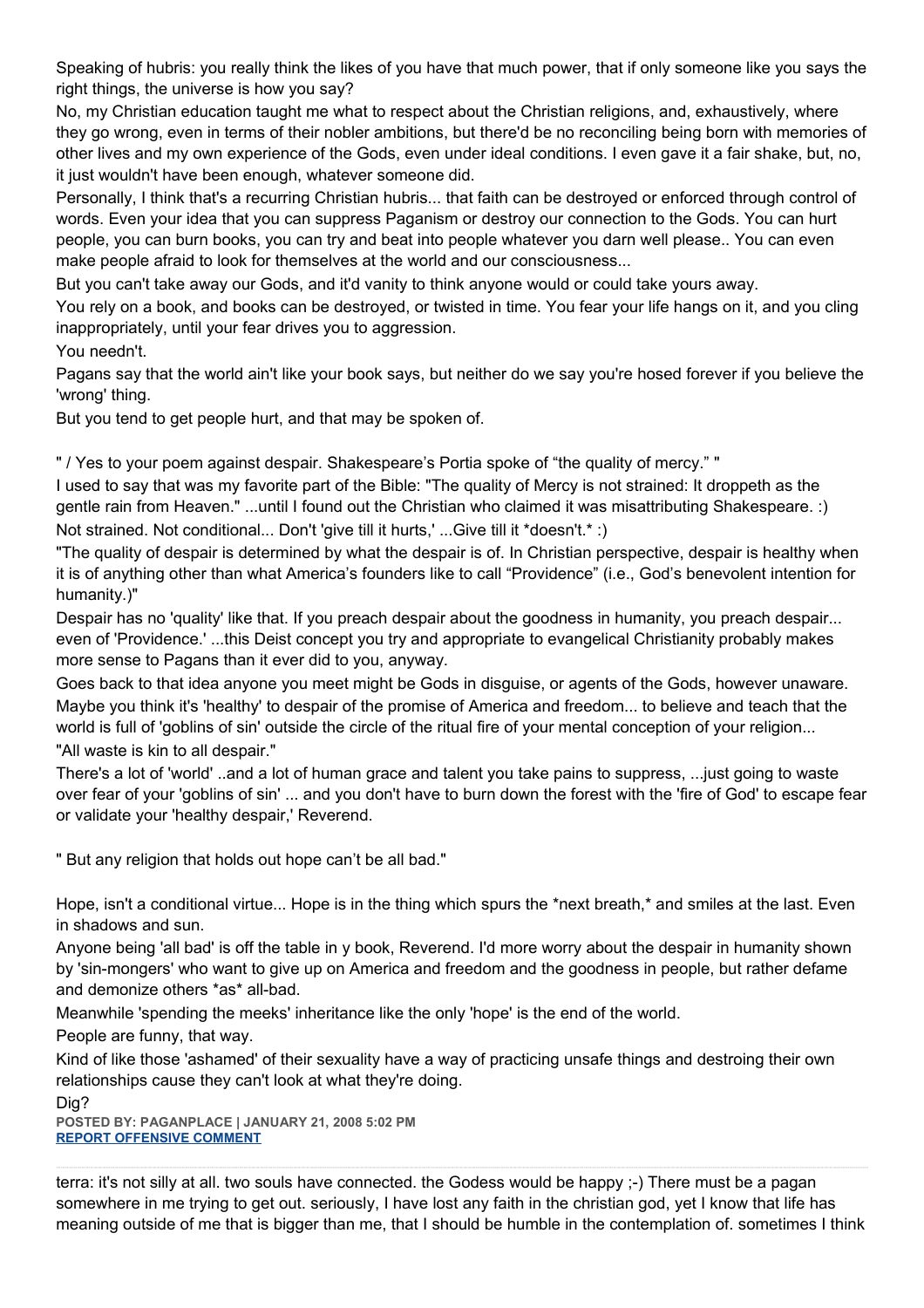that I am with Einstein in thinking that the activist god of religions is an absurdity, but that nonetheless the universe itself has a religious majesty to it. the distance between that perspective and paganism is quite narrow indeed.

bye for now **POSTED BY: JOET | JANUARY 21, 2008 4:47 PM [REPORT OFFENSIVE COMMENT](mailto:blogs@washingtonpost.com?subject=On%20Faith%20Panelists%20Blog%20%20%7C%20%20joet%20%20%7C%20%20Generosity%20Shames%20Greed%20%20%7C%20%202227781&body=%0D%0D%0D%0D%0D================%0D?__mode=view%26_type=comment%26id=2227781%26blog_id=618)**

Joet... lol.. big hugs! yep!! I am grinning from ear to ear for some silly reason. terra **POSTED BY: TERRA GAZELLE | JANUARY 21, 2008 4:18 PM [REPORT OFFENSIVE COMMENT](mailto:blogs@washingtonpost.com?subject=On%20Faith%20Panelists%20Blog%20%20%7C%20%20Terra%20Gazelle%20%20%7C%20%20Generosity%20Shames%20Greed%20%20%7C%20%202227636&body=%0D%0D%0D%0D%0D================%0D?__mode=view%26_type=comment%26id=2227636%26blog_id=618)**

terra: just when I thought I was gaining ground ;-). I agree with your last post completely. despair comes from seeing only a part of you that you believe is a failure. the same perversity that leads one to believe that they are the only thing with meaning leads them to only see the part of themselves that has failed, and failed only because they have developed a warped sense of what success means. To get past despair requires, just as you put it, dealing with that side of yourself, and finding the other side of one's self, the side that is connected to the universe, and the rest of humanity.

**POSTED BY: JOET | JANUARY 21, 2008 4:14 PM [REPORT OFFENSIVE COMMENT](mailto:blogs@washingtonpost.com?subject=On%20Faith%20Panelists%20Blog%20%20%7C%20%20joet%20%20%7C%20%20Generosity%20Shames%20Greed%20%20%7C%20%202227621&body=%0D%0D%0D%0D%0D================%0D?__mode=view%26_type=comment%26id=2227621%26blog_id=618)**

Dr. Elliot,

This is one column of your's I can agree on full heartedly.

So mark it on the calender. ; ) terra **POSTED BY: TERRA GAZELLE | JANUARY 21, 2008 4:14 PM [REPORT OFFENSIVE COMMENT](mailto:blogs@washingtonpost.com?subject=On%20Faith%20Panelists%20Blog%20%20%7C%20%20Terra%20Gazelle%20%20%7C%20%20Generosity%20Shames%20Greed%20%20%7C%20%202227619&body=%0D%0D%0D%0D%0D================%0D?__mode=view%26_type=comment%26id=2227619%26blog_id=618)**

Joet,

I appologize if I was the one that misunderstood you...

terra

**POSTED BY: TERRA GAZELLE | JANUARY 21, 2008 4:09 PM [REPORT OFFENSIVE COMMENT](mailto:blogs@washingtonpost.com?subject=On%20Faith%20Panelists%20Blog%20%20%7C%20%20Terra%20Gazelle%20%20%7C%20%20Generosity%20Shames%20Greed%20%20%7C%20%202227602&body=%0D%0D%0D%0D%0D================%0D?__mode=view%26_type=comment%26id=2227602%26blog_id=618)**

Joet,

I think you missunderstand.

The dark night of the soul is not looking and seeing what you do not like as in sin or ...it's seeing yourself, your truth with no mask...it is what we call Your Shadow.

Wiccans believe you must know that part of you...that other part of your whole before you can go on. Despair is that feeling of being unworthy after seeing your totality. But then to get past that you must know that that other part that you want to hide is also part of who you are...and created by the Divine. That there is always that learning curve and a chance to be that person you need to be.

We believe until you see and accept all of who you are you can not be whole and you will always live half a life. Christians say that they were born with sin, born to fail...it makes then hopeless to start with. Sad I think. I was asked on another thread who is innocent? That the only innocent died 2000 years ago. He was talking about those who die in war and come home changed for ever. But in that Christian's book it doesn't matter because all people are born in sin. Now that is evil.

terra

**POSTED BY: TERRA GAZELLE | JANUARY 21, 2008 3:58 PM [REPORT OFFENSIVE COMMENT](mailto:blogs@washingtonpost.com?subject=On%20Faith%20Panelists%20Blog%20%20%7C%20%20Terra%20Gazelle%20%20%7C%20%20Generosity%20Shames%20Greed%20%20%7C%20%202227544&body=%0D%0D%0D%0D%0D================%0D?__mode=view%26_type=comment%26id=2227544%26blog_id=618)**

paganplace: I feel so much better now ;-). and for the record, I agree that humility is absolutely a positive virtue having virtually nothing to do with the absence of pride. It is the root of our ability to love, and to accept the love of others.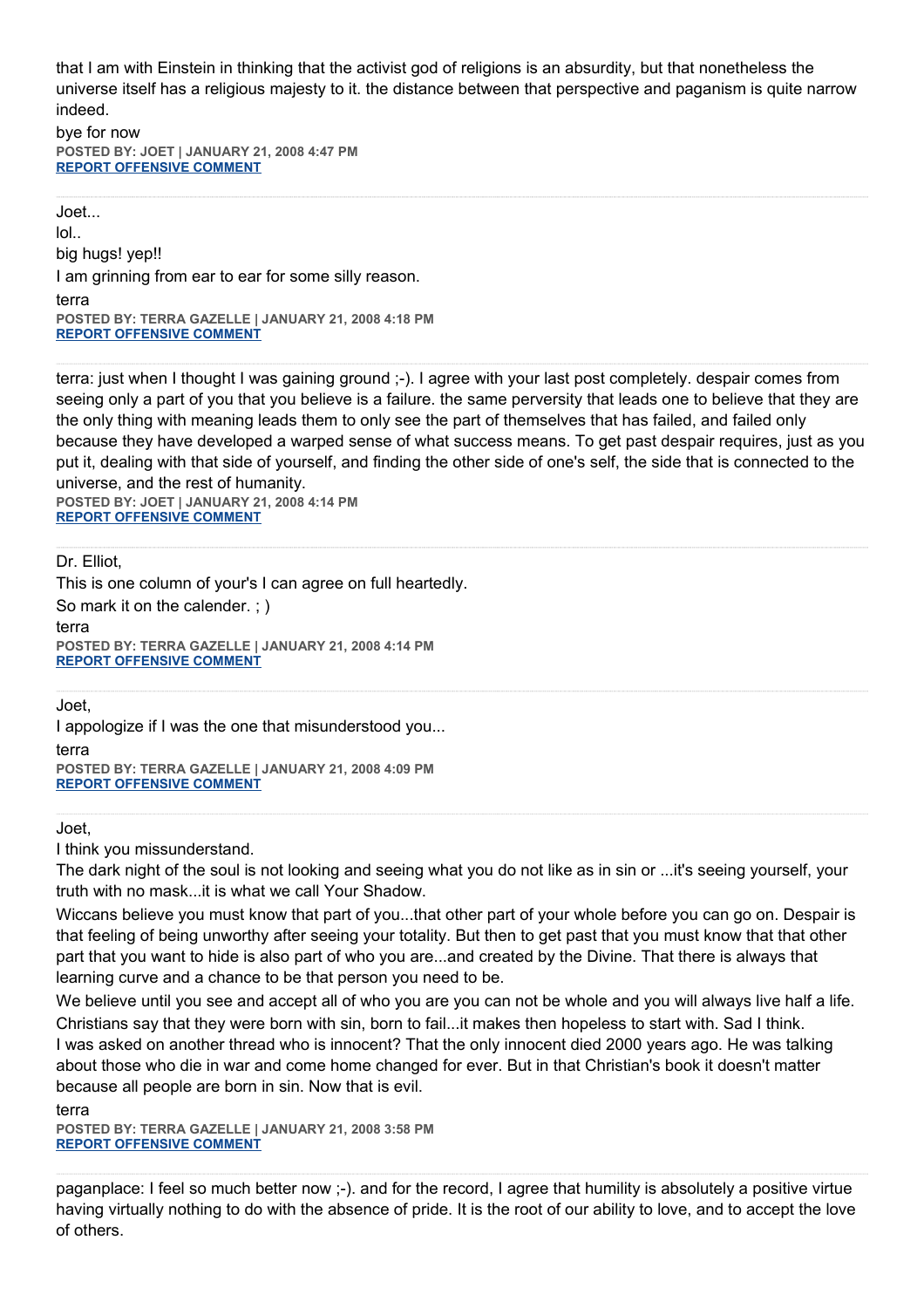Oh, Joet:

"I just figured out how I confused you. I didn't mean that pagans thought they weren't part of something bigger, I meant that for pagans, sinful pride would consist of not believing you are part of something bigger. sorry." Oh, OK. I wasn't \*confused,\* there, I \*took offense.\* :) What you said when you misspoke is a defamation we hear a lot of: people somehow insisting to our faces we're empty hedonists or lazy or prideful or whatever. I'm glad to hear you didn't mean that, and, well, apology accepted and perspective on your good self adjusted. It's the idea I may have been cranky at, not who you are, anyway. :)

Oh, and, hi, too, Terra. I haven't gone too far, just needed to take a few steps back, too much arguing makes me cranky indeed when the body's complaining and sleep's harder to come by. As much as the Net can be wonderful for debate, religious discussions can darken one's perspective on the real people in the world.

\*catching up a bit.\* Wasn't intending to post-lots-and-then-unplug. :) **POSTED BY: PAGANPLACE | JANUARY 21, 2008 3:42 PM [REPORT OFFENSIVE COMMENT](mailto:blogs@washingtonpost.com?subject=On%20Faith%20Panelists%20Blog%20%20%7C%20%20Paganplace%20%20%7C%20%20Generosity%20Shames%20Greed%20%20%7C%20%202227449&body=%0D%0D%0D%0D%0D================%0D?__mode=view%26_type=comment%26id=2227449%26blog_id=618)**

\*with a wave for Joet.\* Hi. :)

I think where you don't see the difference in how Terra (and I, for that matter,) characterize the issue has to do with, well, exactly that saying we attribute to the Goddess: "Let there be beauty and strength, power and compassion, honor and humility, mirth and reverence within you."

To us, 'humility' isn't 'absence of the 'sin' of pride,' it's a positive virtue.

Maybe the below will clarify a bit.

And Rev. Elliott. Good afternoon.

See, when you say this:

"My dignity as I human being was being honored when, as a young brat, somebody yelled at me "You should be ashamed of yourself!" Result: I was ashamed, & became a little less bratty."

Well, that's exactly what I'm talking about when the idea of 'sins of pride' (as the opposite of submission to authority) is abused... Externally-induced shame does not necessarily have any content in virtue or 'moral courage'... all it means is someone externally-induced shame.

People can beat their spouses and children for arbitrary reasons and condition them to feel ashamed when they haven't done anything wrong by anyone's standards, and this occurs in other cases when preachers and Biblewaving politicians try and trigger conditioned shame in people who might be inclined to dissent. That's not conscience, that's conditioning.

Another big problem with using induced shame as a moral enforcer is that it turns the process of learning into an overly- negative and painful experience, one which people will tend to seek to \*avoid,\* even if this means defending and justifying and perpetuating injustices and wrong actions. ...in fact it's the people \*most\* ruled by ideas that shame and submission to authority who throw up the very most resistance to the idea that they're even hurting anybody with their oppressions, or that the victims don't 'deserve it,' or that 'This abuse is really 'God's Love:' submit to my vicarious authority or be accused of 'Pride.''

People who are ashamed may be the ones most likely to behave shamefully, because they feel \*helpless,\* ...this helpless state is one that abusive authorities count on to one degree or another when they want to turn people into sheep.

**POSTED BY: PAGANPLACE | JANUARY 21, 2008 3:21 PM [REPORT OFFENSIVE COMMENT](mailto:blogs@washingtonpost.com?subject=On%20Faith%20Panelists%20Blog%20%20%7C%20%20Paganplace%20%20%7C%20%20Generosity%20Shames%20Greed%20%20%7C%20%202227338&body=%0D%0D%0D%0D%0D================%0D?__mode=view%26_type=comment%26id=2227338%26blog_id=618)**

paganplace: I just figured out how I confused you. I didn't mean that pagans thought they weren't part of something bigger, I meant that for pagans, sinful pride would consist of not believing you are part of something bigger. sorry.

**POSTED BY: JOET | JANUARY 21, 2008 3:01 PM [REPORT OFFENSIVE COMMENT](mailto:blogs@washingtonpost.com?subject=On%20Faith%20Panelists%20Blog%20%20%7C%20%20joet%20%20%7C%20%20Generosity%20Shames%20Greed%20%20%7C%20%202227246&body=%0D%0D%0D%0D%0D================%0D?__mode=view%26_type=comment%26id=2227246%26blog_id=618)**

terra: reading your post I wonder if I have been typing greek, as you are saying exactly what I am saying. despair is what happens when all you have is yourself, and you don't like what you see. it is the ironic result of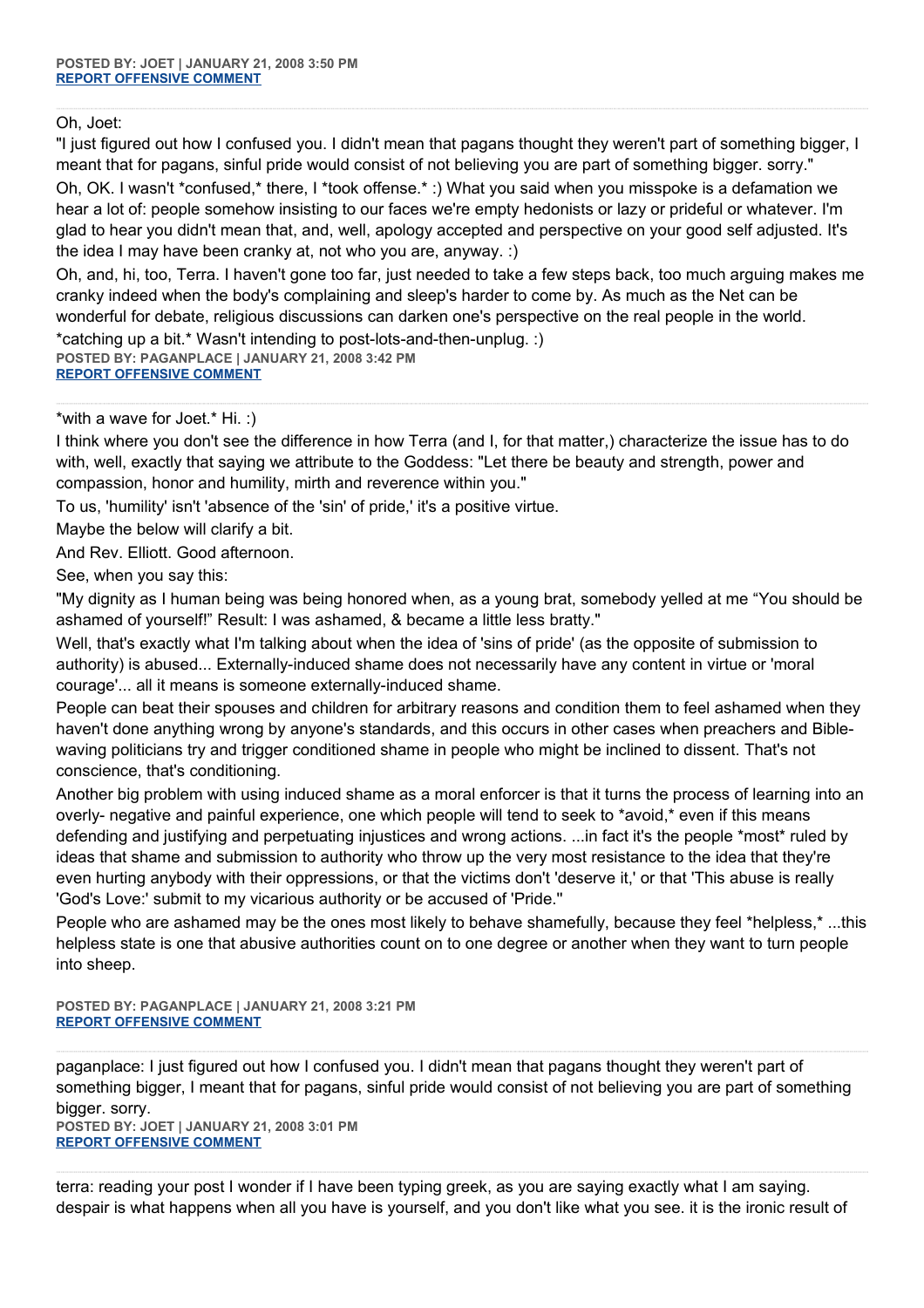placing exclusive meaning in yourself, rather than the universe, the earth, etc. exactly as you put it, and much better than I did.

paganplace: I agree completely that pride is oftimes used as you are using it, that is, it's sinful not to give yourself completely to whatever you are told god wants because you are too proud to do so. I was coming from terra's point of view, that despair is isolation from the meaning that exists outside oneself, which is the again ironic result of a perverted excess of egocenteredness, or the evil meaning of pride.

I have enjoyed trying to translate my academic perspective to yours, and it seems from your last post you are trying to understand mine. thanks so much.

**POSTED BY: JOET | JANUARY 21, 2008 2:47 PM [REPORT OFFENSIVE COMMENT](mailto:blogs@washingtonpost.com?subject=On%20Faith%20Panelists%20Blog%20%20%7C%20%20JoeT%20%20%7C%20%20Generosity%20Shames%20Greed%20%20%7C%20%202227189&body=%0D%0D%0D%0D%0D================%0D?__mode=view%26_type=comment%26id=2227189%26blog_id=618)**

Bless me Father Willis for I have sinned. I confess that I propagandized quotes from sacred scriptures. Matthew 19:21

Jesus said unto him, If thou wilt be perfect, go and sell that thou hast, and give to the poor

is incomplete. Let's look at the whole thing and maybe it will help us understand greed.

## Matthew 19:21

Jesus said unto him, If thou wilt be perfect, go and sell that thou hast, and give to the poor, and thou shalt have treasure in heaven: and come and follow me.

Only if one wishes to be perfect does one give all. And, it's "quid pro quo." The treasure one "greedily" accumulates in heaven is directly equal that which one "painfully" gives up on earth.

Now, nuns operate off the "give all" principle -poverty, chastity and obedience. Rhetorical question: how close to being nuns are Pat Robertson and Robert Schuler, (covering faith coast to coast)? How much treasure here on earth and how much in heaven -given their public image?

We cannot blanket, "man preaching and teaching what sacred scriptures says is doing what they say" but we do. And therefore we ignore greed in the strangest places, at the feet of Jesus and the bosom of Abraham.

The Kudlow creed, "I believe free market capitalism is the best path to prosperity." Greed is the heart and soul of free market capitalism -not a put down of religion but simply being willing to recognize that religion is an

"enterprise" where the big money definitely goes to those leading the multitudes. To where are they leading their followers, heaven or hell?

**POSTED BY: BGONE | JANUARY 21, 2008 12:50 PM [REPORT OFFENSIVE COMMENT](mailto:blogs@washingtonpost.com?subject=On%20Faith%20Panelists%20Blog%20%20%7C%20%20BGone%20%20%7C%20%20Generosity%20Shames%20Greed%20%20%7C%20%202226706&body=%0D%0D%0D%0D%0D================%0D?__mode=view%26_type=comment%26id=2226706%26blog_id=618)**

As with the Bible, a group of men under Papal edict put together the list of seven Deadly sins. Perhaps they were merely prioritizing as a way to determine which one to tackle first. But underlying all the 7 deadly sins, I believe, is fear. Fear drives it all -fear of the world, fear of each other, fear of self. So maybe the discussion should be more about how can we, as a community of people, combat fear? One of my favorite Psalms is 121: I lift up mine eyes to the hills from whence cometh my help? My help cometh from the Lord. . . that verse talks about fear and faith and how the strength of deep abiding faith combats fear. While a non-practicing and ofttimes skeptical Christian, I still find great solace and encouragement in that Psalm. And rather than dwell on the affects of the 7 deadly sins, I prefer to work towards dealing with and healing the causes & outcomes of these so-called sins.

**POSTED BY: CYMRIC | JANUARY 21, 2008 6:56 AM [REPORT OFFENSIVE COMMENT](mailto:blogs@washingtonpost.com?subject=On%20Faith%20Panelists%20Blog%20%20%7C%20%20Cymric%20%20%7C%20%20Generosity%20Shames%20Greed%20%20%7C%20%202225019&body=%0D%0D%0D%0D%0D================%0D?__mode=view%26_type=comment%26id=2225019%26blog_id=618)**

## TO WHOM IT MAY CONCERN Willis E. Elliott 1.20.08

After church this morning, a regular reader of my "On Faith" entries & their trails of comments commented that few commenters respond to a whole entry: most appear to have read only far enough to light upon something to complaint about, & they're off. Being in religion is tough; being in politics—running for office—must be even worse. Not to worry....

JOET

Well put: you can make almost as good a case for pride as I made for greed. One reason I chose greed was because it is egocentricity in the ACTIVE mode, whereas pride is only egocentricity's ATTITUDINAL mode. DANIEL IN THE LION'S DEN

Hate to think I give anybody a headache, & proud of you for reading me anyway. / You & I both: growing up in Sunday school & church, never heard of the Seven Deadly Sins. A 6th-century Roman Catholic vice-list,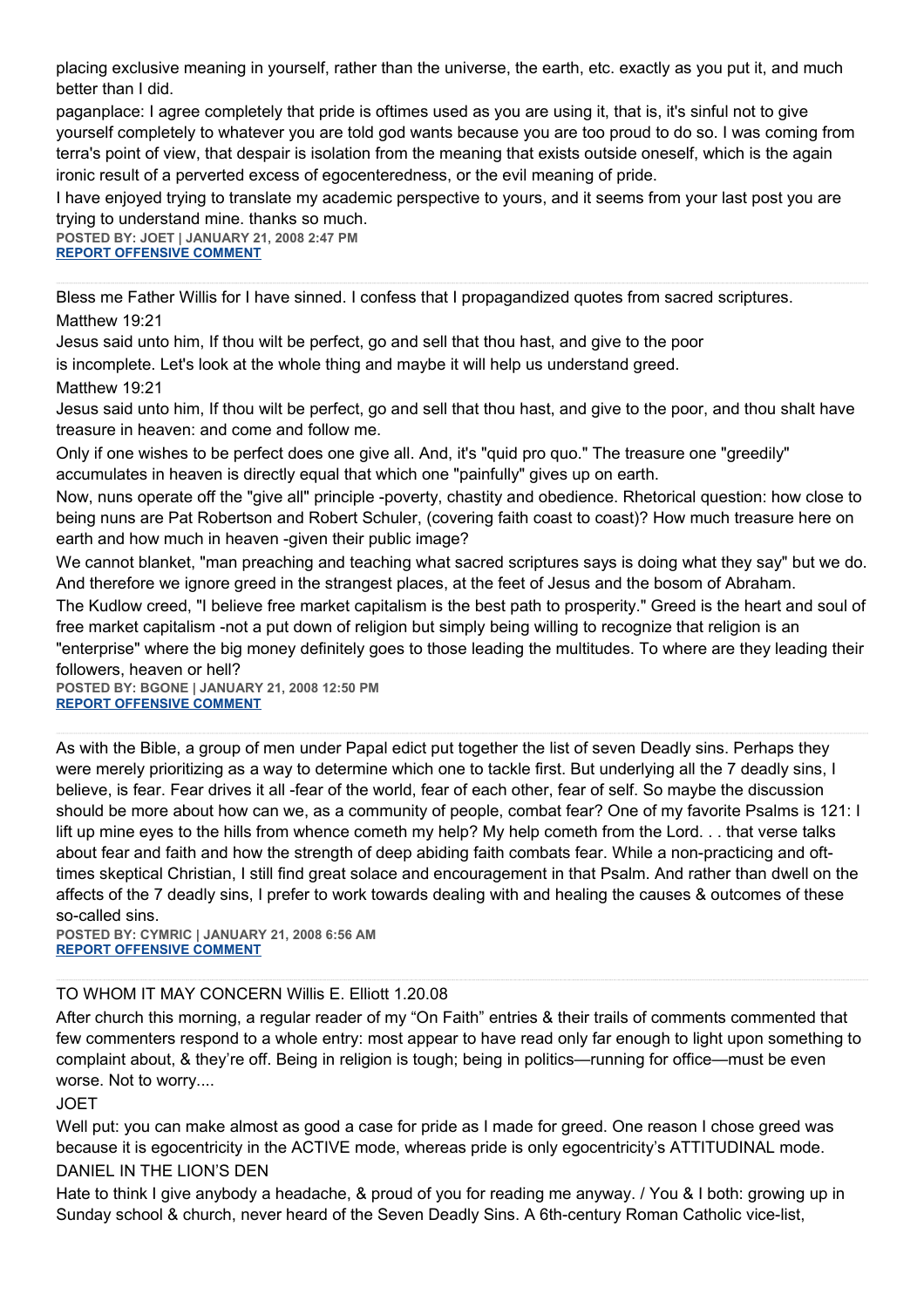somewhat influential in the development of Western religio-ethics. Seemed Like a Good Idea at the Time, but it's influence has been ambiguous.

# PAGANPLACE

Splendid post, my applause with nine fingers. / Being told 7 or 17 ways to be naughty ain't apt to help anybody be nice. I hope you notice that my counter was to say that Christian ethics features VIRTUES—as it were, standing around the warming & illumining fire of God's love, while goblins of vice stand in an outer ring in the dark & the cold—ready to pounce. Better still, Christian ethics is fundamentally relational, not prescriptive; & specifying good/bad behavior corrupts the Faith (1) by reducing it from loving relationships (as Jesus says, with God/others/self) to mere rules to follow; & (2) by deluding believers into thinking they are capable of becoming good in God's sight (notice the good guy's list of good deeds in Jesus' ironic parable of "The Pharisee and the publican" [Luke 18:9-14]). / Amen to what you say of "lust"—which in German ("Lust") means pleasure, joy, delight (as "lust" means in its earliest English usage, 1607); & is only secondarily negative. While the Bible is big on joy, its wary of physical-sensuous pleasure, in reaction against the hedonism of the cultures of its birth (the "developed" cultures of the great river-valleys (Nile/Tigris/Euphrates), of Canaan, of Greece, & of Rome. This wariness became excessive as a generalized suspicion of sex, resulting in the warped notion that anti-sex (antimasturbation, celibacy) is more "spiritual." You seem capable of spinning out pathologies from this warpage. Sorry your Christian education did not correct for it. / If it had, you might still be a Christian. / Yes to your poem against despair. Shakespeare's Portia spoke of "the quality of mercy." The quality of despair is determined by what the despair is of. In Christian perspective, despair is healthy when it is of anything other than what America's founders like to call "Providence" (i.e., God's benevolent intention for humanity.) But any religion that holds out hope can't be all bad.

# GARYD

Yes to your criticism of the Deadly Sins as only "a list of symptoms that makes no attempt to get at the root cause," selfishness acting out as envy and greed.

# JOET

Yes. Again, self-centeredness. The self is a chaos of disorder & cannot serve for the creative ruling of life. The human options (according to Christian philosophical theologian Paul Tillich) are autonomy (trying to rule yourself, a doomed project, ending [as you agree] in despair), heteronomy (letting somebody or something else rule you, including obsessions), & theonomy (letting God, who orders all things aright, rule you.

# PAGANPLACE

Yes to your being "proud in healthy ways." My primary reason for putting greed first is that its sememe is univocal: nobody can say anything good for it (except in the ironic capitalist strut "Greed is good"). Not so, pride. One contribution of second-wave feminism was to point out the captivity of "pride" to macho: I wouldn't want to live with a woman who wasn't proud of being a woman, "made in God's image" as much as any man.

But since you do speak of hubris, false-excessive pride, please don't badmouth the Bible for saying "Pride goes before a fall." One translation: Humble yourself, or you'll be humiliated.

You do well to introduce arrogance & shame into the conversation. Arrogance is univocally bad news; but please see both sides of shame. A person who fails to take healthy pride in herself should be ashamed of herself! Long time since I heard of "shameless women," but there was truth in it. And we all are horrified at multiple-murdering shameless sociopaths. My dignity as I human being was being honored when, as a young brat, somebody yelled at me "You should be ashamed of yourself!" Result: I was ashamed, & became a little less bratty. (NOTE: A "brat" has false dignity that needs removal, so that true dignity can develop without competition from false.) PAGANPLACE & JOET

"Where I'm Coming From" is a Stevie Wonder album & the title of a number of books. How important! Where you two are coming from is the experience of Christianity as OPPRESSIVE: in my case, LIBERATIVE. A favorite Bible verse of mine is "Stand fast in the liberty in which Christ has made you free, and be not entangled again in a yoke of bondage!" (Galatians 5:1; read the whole short letter to catch its liberative spirit). Jesus delivered me from (among other things) the upper-middle-class rat race I was expected to run. BGONE

Thanks for your POV, especially the Jesus-quotes (from the Gospels): radical!

The Bible's only Jesus-quote outside the Gospels is the one your close your post with (though you don't identify it as a Jesus-quote): "Giving is more blessed than getting" (my translation of Acts of the Apostles 20:35). You do well to ask us to think about whether giving is "better" than receiving, & I do well (no?) in asking you to think about the possible differences between "better" (which Jesus didn't say) & "more blessed."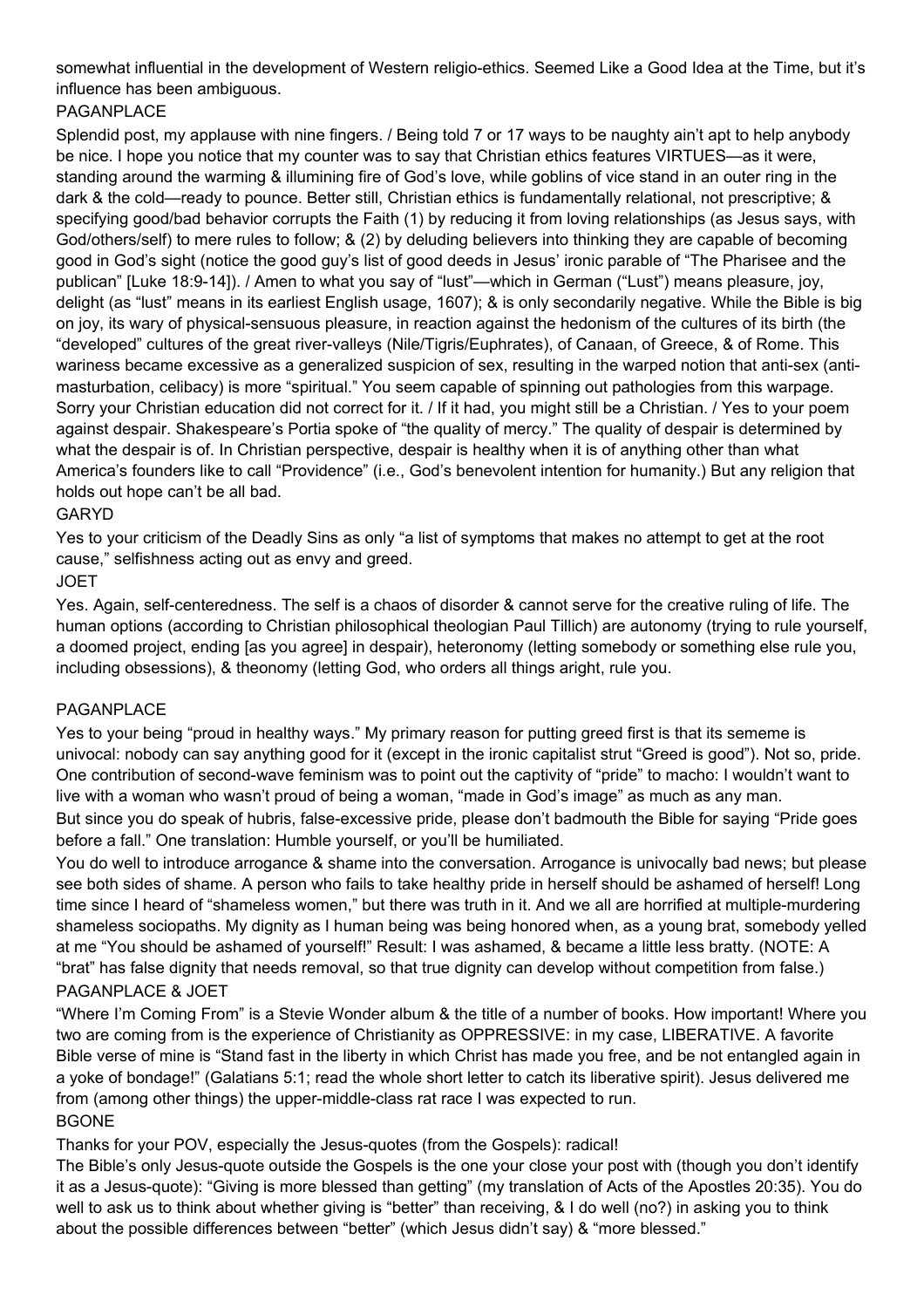Absolutely Rev. Generosity is the key to not just shaming but outright killing greed.

Tell'um to give 'till it hurts. Here some readings that are guaranteed to "make them generous."

Matthew 19:24

And again I say unto you, It is easier for a camel to go through the eye of a needle, than for a rich man to enter into the kingdom of God.

Matthew 19:21

Jesus said unto him, If thou wilt be perfect, go and sell that thou hast, and give to the poor

Go light on that second one else they'll want you to go first.

Would you believe:

\*All generous gifts are received by a greedy someone.

\*All money lost by banks doing sub prime lending has been found by the greedy.

Are you sure it's better to give than receive, I mean other than hard knocks, that sort of giving of course.

**POSTED BY: BGONE | JANUARY 20, 2008 3:12 PM [REPORT OFFENSIVE COMMENT](mailto:blogs@washingtonpost.com?subject=On%20Faith%20Panelists%20Blog%20%20%7C%20%20BGone%20%20%7C%20%20Generosity%20Shames%20Greed%20%20%7C%20%202221140&body=%0D%0D%0D%0D%0D================%0D?__mode=view%26_type=comment%26id=2221140%26blog_id=618)**

Joet;

Excellent posts...I learn new ways of looking at things from your comments,

which I find are deeper and more

interesting than most general comments here.

I'm still playing around with some of your ideas,

For instance...

" For an atheist or pagan, or deist, Bhuddist, or whatever, it is the egocentric thought process that I am not part of anything more important than me, whether it be the universe, society, nature, mother earth, whatever, so that whatever suits me defines truth, and that how I affect others has no meaning that I need care about". Mmmmm gotta mull this over.Very interesting.

Write more..Thanks,Nicko

**POSTED BY: NICKO | JANUARY 20, 2008 12:37 PM [REPORT OFFENSIVE COMMENT](mailto:blogs@washingtonpost.com?subject=On%20Faith%20Panelists%20Blog%20%20%7C%20%20Nicko%20%20%7C%20%20Generosity%20Shames%20Greed%20%20%7C%20%202220614&body=%0D%0D%0D%0D%0D================%0D?__mode=view%26_type=comment%26id=2220614%26blog_id=618)**

Paganplace, I missed reading your words...

Joet,

Pride... I am filled with it. I am a creation of the same entity that is and of the universe...and I have that little speck of divine within me! wow! and so do you...I stand tall in pride, I hold myself as worthy to be prideful, I am the daughter of the Gods. And they do not make unworthy.

These attributes are called the Virtues of the Goddess:

Beauty and strength

Power and compassion

Honor and humility

Mirth and Reverence

You can see that they are opposites. Working together they create balance and wholeness.

We do not have bad attributes listed that we are not to do...to disrespect life is wrong, period. Anything can do that...Greed, Lust, sloth, or to care only about Beauty, or your Honor or Power...they all create imbalance and are harmful. Is one kind of harm worse then another? No..

Dispair is thinking you are alone. That there is no one there you can turn to. It's when doubt sets in that you are worthy. There is a writing called The Dark Night of the Soul by St. John of the Cross.

**[http://www.ccel.org/ccel/john\\_cross/dark\\_night.html](http://www.ccel.org/ccel/john_cross/dark_night.html)**

It tells of the desolation and despair he felt. It has happened throughout history, that feeling of aloneness, specially in people who are spiritually growing.

Despair is not an attitude of sin...it is a fight with self, it is doubt.

And-"For an atheist or pagan, or deist, Bhuddist, or whatever, it is the egocentric thought process that I am not part of anything more important than me, whether it be the universe, society, nature, mother earth, whatever, so that whatever suits me defines truth, and that how I affect others has no meaning that I need care about."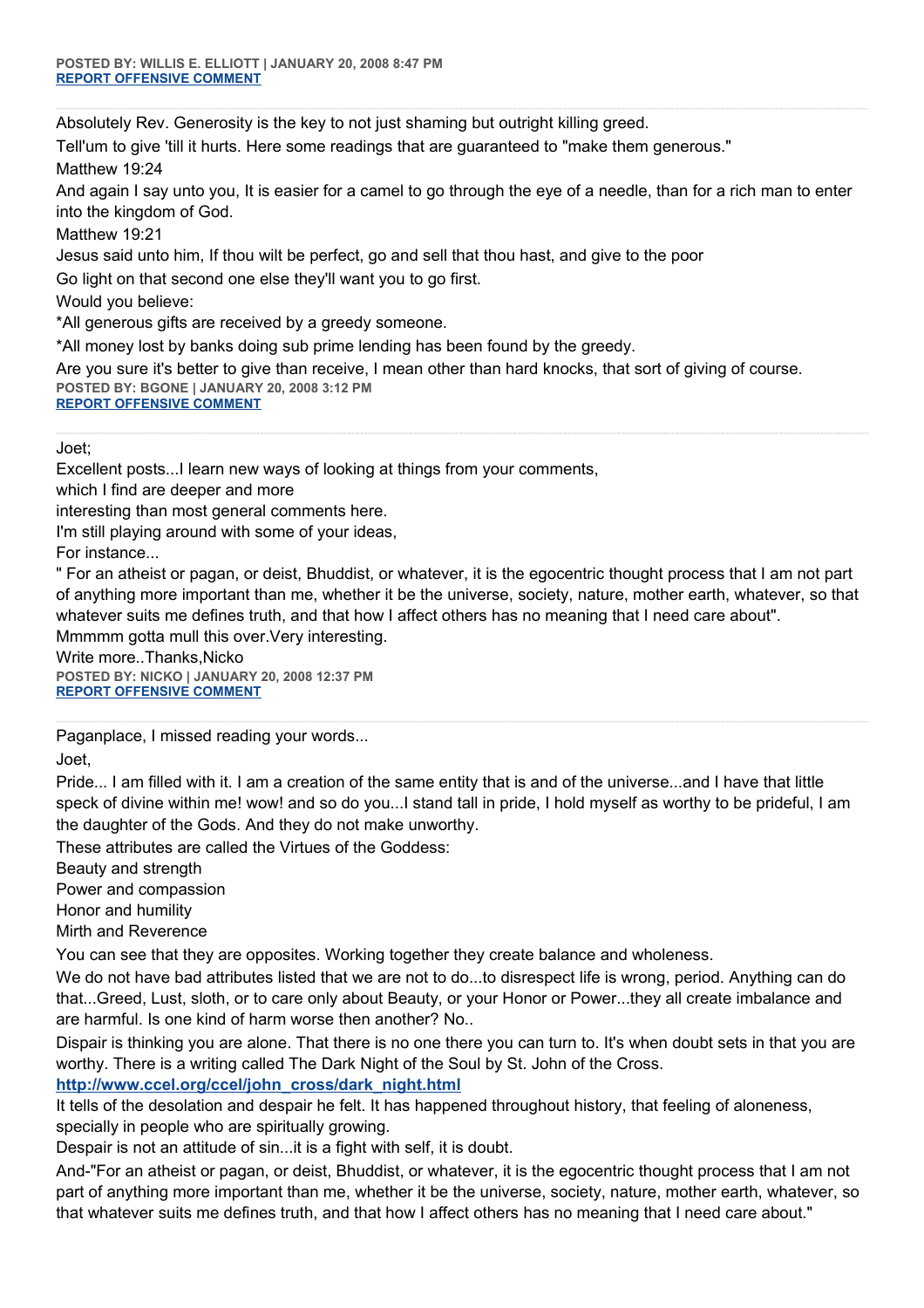Maybe you need to know really what Pagans think.I am a part of the Universe, nature, Mother Earth, Society, and all the whatevers. We have laws that we have to follow...The Rede-An do what ye will, but harm none. The Law of Return- What you send out to others returns back to you. We have Ordains, Principles...Ethics and Laws. And all the laws, are about how to treat others in respect. How to make better this place we call

home...Egocentric? So what was that statement except made through your Pride and Ego? You're Christian so you must be more careing then any Pagan or Atheist or Buddhist? Blah!

terra

**POSTED BY: TERRA GAZELLE | JANUARY 20, 2008 3:17 AM [REPORT OFFENSIVE COMMENT](mailto:blogs@washingtonpost.com?subject=On%20Faith%20Panelists%20Blog%20%20%7C%20%20Terra%20Gazelle%20%20%7C%20%20Generosity%20Shames%20Greed%20%20%7C%20%202217651&body=%0D%0D%0D%0D%0D================%0D?__mode=view%26_type=comment%26id=2217651%26blog_id=618)**

"I see despair as being rooted in total isolation from one's surroundings, one's friends, everything that could have meaning."

Well, in the sense it was brought up. I think that's exactly \*how\* pride could be seen as an expression of... despair, for what the poetic point is worth. Maybe something, after all.

And, actually, GaryD, the way some 'sin-based' folks throw around accusations of the sin of 'pride,' usually 'the sin of pride' in their minds is no more and no less than... not submitting to their kind of Christian authority as if it were 'God.'

I figure that if there's any useful meaning to the idea, though, it \*would\* have to do with something more like 'hubris.'

But it's not hubris to buck a preacher or a church or a religion or a prejudice.

Hubris is thinking someone bucking your idea of religion is the same as bucking a wrathful, jealous God, I say. :) **POSTED BY: PAGANPLACE | JANUARY 20, 2008 1:44 AM [REPORT OFFENSIVE COMMENT](mailto:blogs@washingtonpost.com?subject=On%20Faith%20Panelists%20Blog%20%20%7C%20%20Paganplace%20%20%7C%20%20Generosity%20Shames%20Greed%20%20%7C%20%202217292&body=%0D%0D%0D%0D%0D================%0D?__mode=view%26_type=comment%26id=2217292%26blog_id=618)**

In the sense the Bible uses Pride, Hubris and pride are essentially interchangeable. **POSTED BY: GARYD | JANUARY 19, 2008 1:03 PM [REPORT OFFENSIVE COMMENT](mailto:blogs@washingtonpost.com?subject=On%20Faith%20Panelists%20Blog%20%20%7C%20%20Garyd%20%20%7C%20%20Generosity%20Shames%20Greed%20%20%7C%20%202212942&body=%0D%0D%0D%0D%0D================%0D?__mode=view%26_type=comment%26id=2212942%26blog_id=618)**

In the since the Bible uses Pride, Hubris and pride are essentially interchangeable. **POSTED BY: GARYD | JANUARY 19, 2008 1:02 PM [REPORT OFFENSIVE COMMENT](mailto:blogs@washingtonpost.com?subject=On%20Faith%20Panelists%20Blog%20%20%7C%20%20Garyd%20%20%7C%20%20Generosity%20Shames%20Greed%20%20%7C%20%202212939&body=%0D%0D%0D%0D%0D================%0D?__mode=view%26_type=comment%26id=2212939%26blog_id=618)**

Paganplace: I really do see what you are saying, and I am not, really, disagreeing with you. I am somewhere between agnostic and atheist myself, just a lapsed Catholic for background. Of course we define meaning for ourselves, and legitimately so. That is not pride, nor is subjecting ourselves to others necessarily noble. I see despair as being rooted in total isolation from one's surroundings, one's friends, everything that could have meaning. Of course we rely on ourselves, but if we look to nothing else but ourselves, we can be overwhelmed. **POSTED BY: JOET | JANUARY 18, 2008 10:51 AM [REPORT OFFENSIVE COMMENT](mailto:blogs@washingtonpost.com?subject=On%20Faith%20Panelists%20Blog%20%20%7C%20%20JoeT%20%20%7C%20%20Generosity%20Shames%20Greed%20%20%7C%20%202204204&body=%0D%0D%0D%0D%0D================%0D?__mode=view%26_type=comment%26id=2204204%26blog_id=618)**

I'll tell you what... I light this single candle in the name of hope. You can abstract my 'sins' as you wish. **POSTED BY: PAGANPLACE | JANUARY 18, 2008 12:59 AM**

**[REPORT OFFENSIVE COMMENT](mailto:blogs@washingtonpost.com?subject=On%20Faith%20Panelists%20Blog%20%20%7C%20%20Paganplace%20%20%7C%20%20Generosity%20Shames%20Greed%20%20%7C%20%202201461&body=%0D%0D%0D%0D%0D================%0D?__mode=view%26_type=comment%26id=2201461%26blog_id=618)**

Oh, but on this: "I can't see how despair can be the root of pride." I can.

What if you don't \*trust\* anything but what you yourself can define or control?

I see it every day. People 'despair' of the goodness in the world and humanity, and thus \*pridefully\* try and speak for 'God.'

Talking about 'sin' and 'war' and all. **POSTED BY: PAGANPLACE | JANUARY 18, 2008 12:51 AM [REPORT OFFENSIVE COMMENT](mailto:blogs@washingtonpost.com?subject=On%20Faith%20Panelists%20Blog%20%20%7C%20%20Paganplace%20%20%7C%20%20Generosity%20Shames%20Greed%20%20%7C%20%202201446&body=%0D%0D%0D%0D%0D================%0D?__mode=view%26_type=comment%26id=2201446%26blog_id=618)**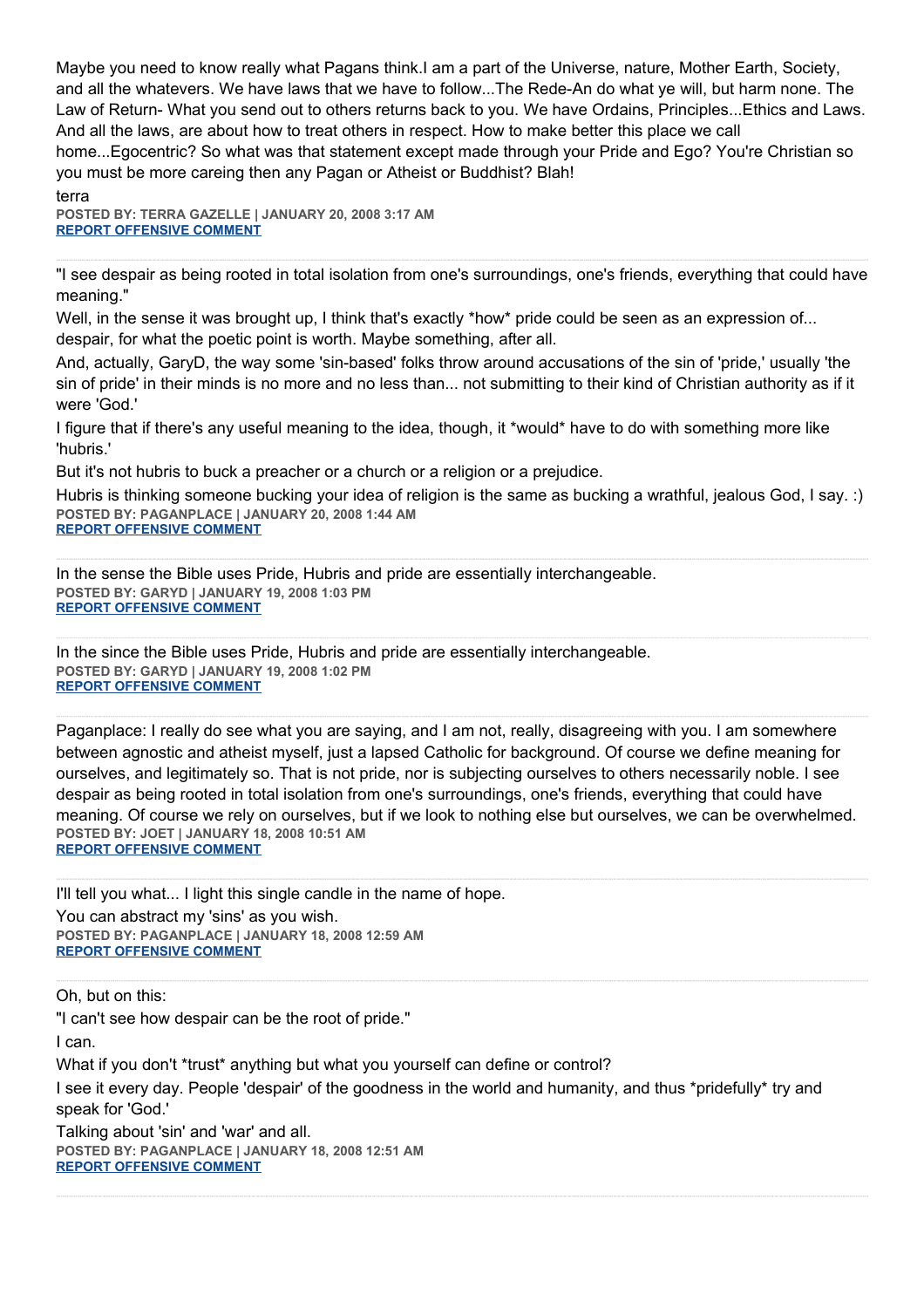And maybe, Joet, though you casually dismiss my people and your own ancestors as 'egocentric,' really, I say nay. Life and our \*brilliant humanity\* are just not that powerful: Christians claim we can't break the world through obvious pollution and exploitation, ...but that we can 'break' 'The Love of God' by breaking some book's tabooes. Say we must live on the slim notion that our excess won't hurt us, yet others must live on the slim notion that what someone else \*thinks\* or \*does in bed\* \*will.\*

Seriously. That's silly. Backwards.

We can, in fact, screw up our ecosystem.

We \*can't\* actually hurt the Gods, or God, as some arrogantly claim when they push their words and vanity and control.

Not like the fearful and prideful say when they try and control others. Or define them.

If I can handle that plank for ya. :)

**POSTED BY: PAGANPLACE | JANUARY 18, 2008 12:47 AM [REPORT OFFENSIVE COMMENT](mailto:blogs@washingtonpost.com?subject=On%20Faith%20Panelists%20Blog%20%20%7C%20%20Paganplace%20%20%7C%20%20Generosity%20Shames%20Greed%20%20%7C%20%202201428&body=%0D%0D%0D%0D%0D================%0D?__mode=view%26_type=comment%26id=2201428%26blog_id=618)**

Oh, and Joet, just to deal with some Christian chauvanism I get a little sick of hearing when Christians insist humanity and the world are 'irredeemable' except by some vain apocalyptic idea that the world must end... "I believe I am using pride in a more pristine definition, from which I can argue that despair is the prideful rejection that things outside ourselves matter to the point that we are being arrogant to give up (or for the believer, to reject grace or hope, or whatever)."

Is this your experience of despair? Honestly.

"And just as a theoretical matter, I can't see how despair can be the root of pride. For an atheist or pagan, or deist, Bhuddist, or whatever, it is the egocentric thought process that I am not part of anything more important than me,"

Do you really think you get to be the one that defines Paganism, or Buddhism, or Deism, for that matter, in such terms?

Do you really think that if you prayed to your One God to dial you up someone who believes they are not part of something bigger than themselves, that you'd get a Pagan on the other end?

Hel, they call us idolaters for \*not\* believing we're apart from the rest of the world, most days. (Remember, we're 'tree-hugging dirt-worshippers' who think a statue is God, most days?)

Make up your mind.

Or hear.

Actually, we consider it hubris for some to strut around claiming their mental conceptions of certain translations of certain books are 'The Word of The One God.'

We also consider it unwise to base our lives on 'being saved' from what some words call 'the sins of Satan' and thinking we can r\*teach the knowledge of good and evil,' ...especially when in chapter one of the book it's all based on, 'Knowing good and evil' is exactly the thing that supposedly 'creates sin and screws up the world' in the first place.

Worshipping at the altar of 'sins' to be 'saved' from isn't actually something with a track record of ennobling humans or even reducing related crimes and abuses.

In fact, it seems to blind people to the very things they seek to avoid.

"The biggest lie the Devil ever told was saying he existed."

Seriously. Unnecessary. Get over it. Or at least let those of us who have live in peace with our real human frailties and real human blessings.

I tend to figure yer man Jesus there didn't mean, "Let he who says someone else's sin is worse in the abstract than the balance sheet of those who say that this sin isn't as bad as some other.... Aww, screw it, throw some rocks at someone..."

I mean, I know Christians are fond of claiming everyone else is 'egocentric' for thinking the \*world\* is sacred and stuff, but... seriously, you got priests so afraid to masturbate, they rape minors...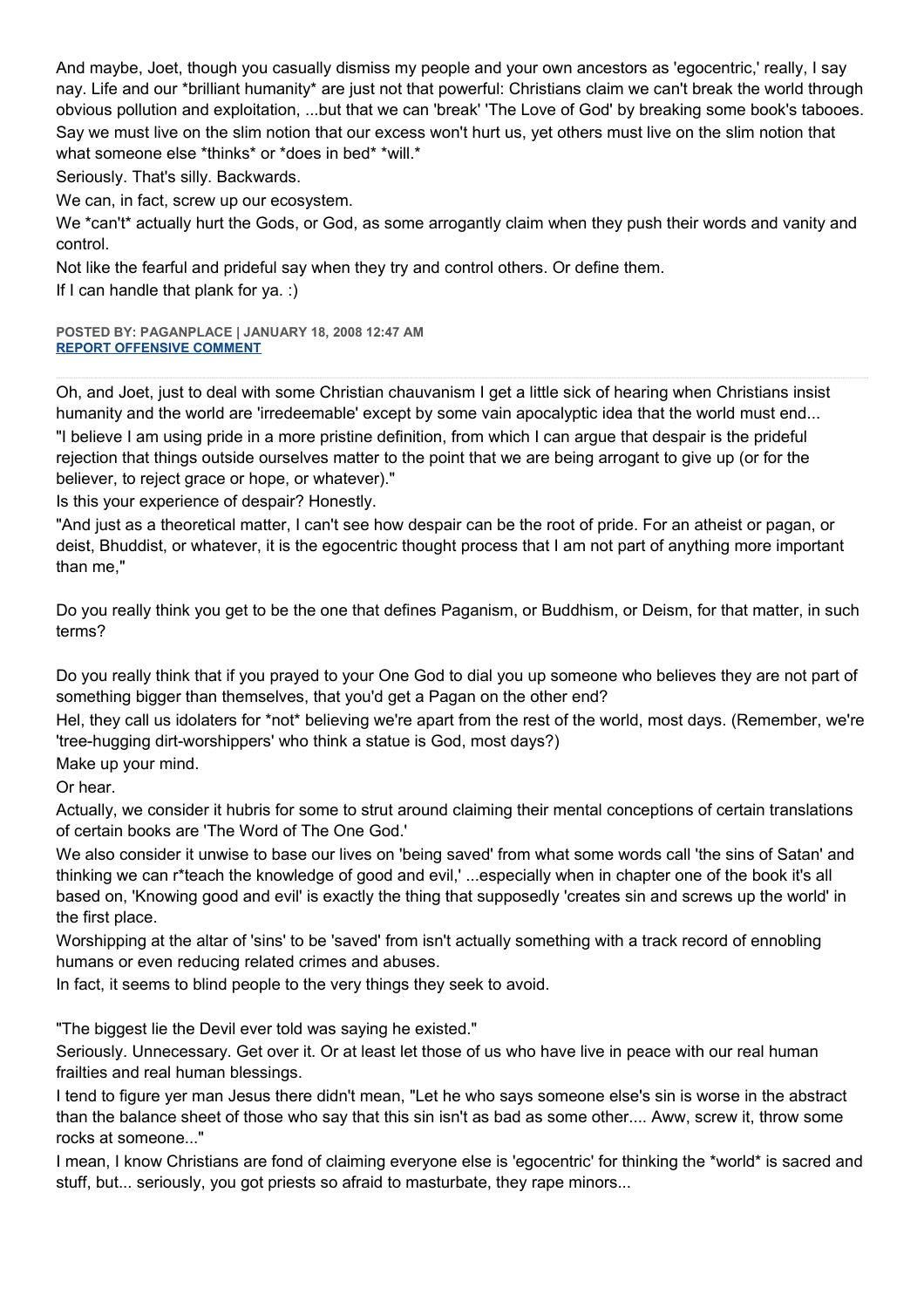I happen to be an actual Pagan, gimme some credit for knowing the difference between 'Admirable pluck,' 'Commendable tenacity,' and 'Child, WTF you think you're doing?' :)

If I speak boldly, it's cause I'm secure in the knowledge that \*everything\* is bigger than me. :) **POSTED BY: PAGANPLACE | JANUARY 18, 2008 12:17 AM [REPORT OFFENSIVE COMMENT](mailto:blogs@washingtonpost.com?subject=On%20Faith%20Panelists%20Blog%20%20%7C%20%20Paganplace%20%20%7C%20%20Generosity%20Shames%20Greed%20%20%7C%20%202201314&body=%0D%0D%0D%0D%0D================%0D?__mode=view%26_type=comment%26id=2201314%26blog_id=618)**

"Try substituting Hubris for pride." But, GaryD, they are \*not\* the same thing. **POSTED BY: PAGANPLACE | JANUARY 17, 2008 11:54 PM [REPORT OFFENSIVE COMMENT](mailto:blogs@washingtonpost.com?subject=On%20Faith%20Panelists%20Blog%20%20%7C%20%20Paganplace%20%20%7C%20%20Generosity%20Shames%20Greed%20%20%7C%20%202201239&body=%0D%0D%0D%0D%0D================%0D?__mode=view%26_type=comment%26id=2201239%26blog_id=618)**

Try substituting Hubris for pride.

And remember without Selfishness there is no hubris. **POSTED BY: GARYD | JANUARY 17, 2008 10:27 PM [REPORT OFFENSIVE COMMENT](mailto:blogs@washingtonpost.com?subject=On%20Faith%20Panelists%20Blog%20%20%7C%20%20GAryd%20%20%7C%20%20Generosity%20Shames%20Greed%20%20%7C%20%202200938&body=%0D%0D%0D%0D%0D================%0D?__mode=view%26_type=comment%26id=2200938%26blog_id=618)**

Paganplace: I follow your points, and don't disagree one little bit, using pride the way it's used by those you are responding to. I believe I am using pride in a more pristine definition, from which I can argue that despair is the prideful rejection that things outside ourselves matter to the point that we are being arrogant to give up (or for the believer, to reject grace or hope, or whatever). And just as a theoretical matter, I can't see how despair can be the root of pride. For an atheist or pagan, or deist, Bhuddist, or whatever, it is the egocentric thought process that I am not part of anything more important than me, whether it be the universe, society, nature, mother earth, whatever, so that whatever suits me defines truth, and that how I affect others has no meaning that I need care about.

**POSTED BY: JOET | JANUARY 17, 2008 8:35 PM [REPORT OFFENSIVE COMMENT](mailto:blogs@washingtonpost.com?subject=On%20Faith%20Panelists%20Blog%20%20%7C%20%20JoeT%20%20%7C%20%20Generosity%20Shames%20Greed%20%20%7C%20%202200433&body=%0D%0D%0D%0D%0D================%0D?__mode=view%26_type=comment%26id=2200433%26blog_id=618)**

Or, in other words, people who tout 'pride' as a 'sin' are usually trying to get you to submit to \*shame.\* In the name of their own prideful mightiness.

Real pride does not depend upon denigrating others.

People say, 'Not submitting to abuse makes you 'proud' and 'sinful,' so ...be ashamed and submit, or ally yourself with shame-mongers and be 'proud' of your 'Christian Nation' identity... And thus behave shamefully and call it 'piety.'

Call any objection the 'sin of pride' against the authority you so-humbly claim to speak for as the ultimate will of the universe....

Maybe...

That's neither pride nor humility: maybe that's arrogance and shame. **POSTED BY: PAGANPLACE | JANUARY 17, 2008 7:57 PM [REPORT OFFENSIVE COMMENT](mailto:blogs@washingtonpost.com?subject=On%20Faith%20Panelists%20Blog%20%20%7C%20%20Paganplace%20%20%7C%20%20Generosity%20Shames%20Greed%20%20%7C%20%202200232&body=%0D%0D%0D%0D%0D================%0D?__mode=view%26_type=comment%26id=2200232%26blog_id=618)**

" JoeT:

"Paganplace: even despair reduces to pride. despair comes from believing that no one else cares about you, and that if you have failed, there is nothing to live for - in other words, it's all about you."

Maybe that's why 'despair' is 'the only sin.'

Gods know I've felt all those things you say, in my times... Fairly sure, in fact, I've \*said\* to the Gods, 'I feel all these things. Ow.'

(Prolly when I say 'Gods know' I'm not just being as trivial as some use the Christian equivalent for, actually.) But I've been proud in healthy ways, too.

Pride, to me, has nothing to do with claiming to be 'greater than the Gods,' never mind 'failing to be humble in the face of Christians.'

'Pride,' to me, isn't some \*hubris\* that 'comes before a fall,' ...it's what comes from the Gods when you're (literally) outnumbered and getting stomped in the corner of some place beyond help, in a place where Christian religion will call you a victim for your own rape, and 'Not. Like. This.' comes around. When 'Get. Up.' comes around when 'humility' says, 'You're sinful and screwed and you deserve this,'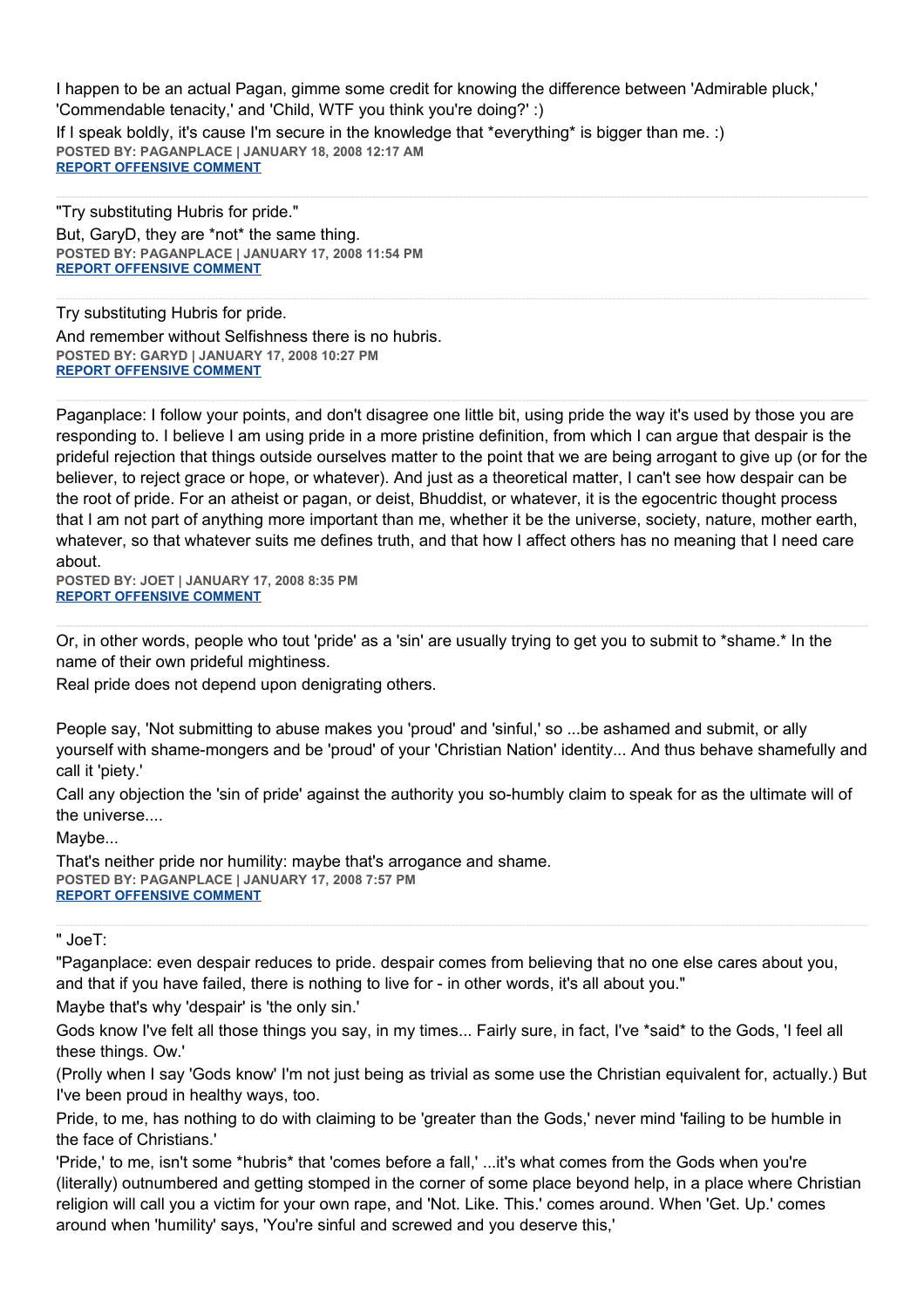Pride may say, 'You aren't bigger than this, but anyway, you fight.' HOka hey. Pride may abuse power, but pride also can say, 'It's a good day to die.' When 'sin' may say, 'Shut up and take it.' And I'm here to tell you about it right now. Even if sin-mongers took their piece to punish me for my 'pride' in resisting.

Ever see the first movie 'Rocky?'

What's \*real pride,\* and what is 'hubris?' **POSTED BY: PAGANPLACE | JANUARY 17, 2008 7:47 PM [REPORT OFFENSIVE COMMENT](mailto:blogs@washingtonpost.com?subject=On%20Faith%20Panelists%20Blog%20%20%7C%20%20Paganplace%20%20%7C%20%20Generosity%20Shames%20Greed%20%20%7C%20%202200186&body=%0D%0D%0D%0D%0D================%0D?__mode=view%26_type=comment%26id=2200186%26blog_id=618)**

Paganplace: even despair reduces to pride. despair comes from believing that no one else cares about you, and that if you have failed, there is nothing to live for - in other words, it's all about you. same with believers - all sin is prideful action based on the rejection of whatever god you are supposed to place your faith in in favor of placing your "faith" in yourself as the center of meaning. **POSTED BY: JOET | JANUARY 17, 2008 6:20 PM [REPORT OFFENSIVE COMMENT](mailto:blogs@washingtonpost.com?subject=On%20Faith%20Panelists%20Blog%20%20%7C%20%20JoeT%20%20%7C%20%20Generosity%20Shames%20Greed%20%20%7C%20%202199718&body=%0D%0D%0D%0D%0D================%0D?__mode=view%26_type=comment%26id=2199718%26blog_id=618)**

Why is not greed to sum extent powered by envy and motivated by selfishness. That's my problem with this whole list. It's a list of symptoms that makes no attempt to get at the root cause. **POSTED BY: GARYD | JANUARY 17, 2008 6:18 PM [REPORT OFFENSIVE COMMENT](mailto:blogs@washingtonpost.com?subject=On%20Faith%20Panelists%20Blog%20%20%7C%20%20Garyd%20%20%7C%20%20Generosity%20Shames%20Greed%20%20%7C%20%202199706&body=%0D%0D%0D%0D%0D================%0D?__mode=view%26_type=comment%26id=2199706%26blog_id=618)**

A little Pagan poetry I like:

"The Only Sin Despair, a teacher once told to me, Is the only truly mortal sin. Since then, I've found another galls: Waste, that surely has to be Where all evils end, if not begin. In wasted time, each wasted breath, Another gift of the Mother falls In every waste, we give to death, Consign our trust to disrepair. All waste is kin to all despair." **POSTED BY: PAGANPLACE | JANUARY 17, 2008 3:54 PM [REPORT OFFENSIVE COMMENT](mailto:blogs@washingtonpost.com?subject=On%20Faith%20Panelists%20Blog%20%20%7C%20%20Paganplace%20%20%7C%20%20Generosity%20Shames%20Greed%20%20%7C%20%202198968&body=%0D%0D%0D%0D%0D================%0D?__mode=view%26_type=comment%26id=2198968%26blog_id=618)**

"Which is worse, Ignorance or Apathy?" "I don't know, and I don't care."

:)

There's a little wisdom to that old joke, I think:

In that this little list \*probably wasn't intended to be prioritized.\*

They're all supposed to be 'deadly,' ...after all. Dead's pretty much 'dead.' ...Of course, I question the wisdom of turning these abstract concepts into 'threatening \*things\*' Things to claim have devilish power and to accuse others of.

I think 'Lust' is the 'worst' of these, because it's the least-defined and most-abused, ....the most-accused, and the most deleteriously-demonized of the frightening 'things' called 'sins' that people live in fear of, promote fear of... and induce strife with.

I think 'Lust' is the most dangerous conception of a 'sin' because the corresponding implied 'virtue' is likewise illdefined and often oppressive and life-denying. Frankly, what's seen as the 'opposite' of 'lust' seems to lead to greed, envy, wrath, pride, gluttony and sloth...